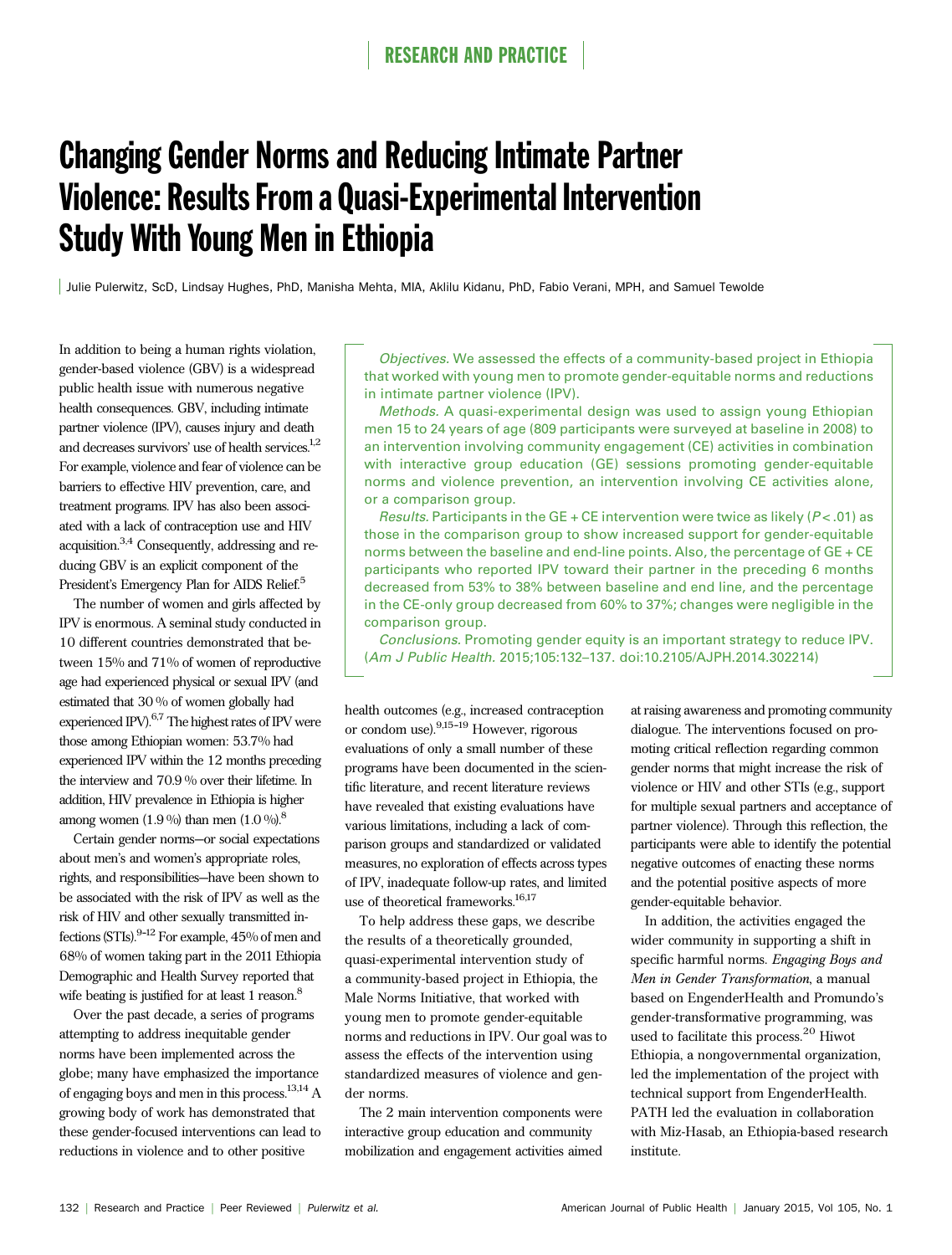Both intervention groups participated in community engagement (CE) activities, which took place over a 6-month period from June to November 2008. Beginning with a march on International Father's Day, these activities involved entire communities and included distribution of monthly newsletters and leaflets (approximately 15 000 in total), music and drama skits reaching 8700 people, monthly community workshop meetings, and distribution of more than 1000 condoms.

A second component of the intervention group education (GE) activities—took place over 4 months at youth centers during regularly scheduled youth group hours, usually on weekends. The activities included role plays, group discussions, and personal reflection. Sessions enrolling about 20 participants were facilitated by 2 or 3 peer educators each, with oversight from a master trainer. In total, 8 sessions 2 or 3 hours in duration were conducted, drawing on 19 activities from the manual.

This intervention and evaluation design was informed by the theory of gender and power, a social structural theory that addresses environmental and social issues relating to gender dynamics, particularly sexual division of labor, sexual division of power, and the structure of cathexis (which is similar to the concept of gender norms). $^{21}$  According to this theory, various negative health and other outcomes stem from the socialization of women to be sexually passive, women's economic reliance on men, and abusive partnerships. The theory affirms—as does the empirical evidence provided in the introduction—that addressing gender norms is a core factor in reducing both IPV and related health risks such as HIV and other STIs.<sup>22</sup>

### **METHODS**

Set in 3 low-income subcities of Addis Ababa, Ethiopia, this quasi-experimental study compared the impact of the previously mentioned program activities among 3 groups of young men 15 to 24 years of age, recruited from 11 youth groups. The 3 subcities (Gulele, Kirkos, and Bole) were comparable in terms of population size, ethnic makeup, and number of municipalities, and they were distant enough from each other to minimize contamination risk. Each subcity was randomly assigned an intervention (or interventions): Gulele was

assigned both group education and community engagement activities (GE + CE arm), Kirkos was assigned only community engagement activities (CE-only arm), and Bole, the comparison site, was assigned a delayed intervention after the study period.

The impact of each study arm was tested, along with the differences in impact between the 2 intervention arms and the comparison group. We hypothesized that the 2 intervention groups would report more changes in gender-related attitudes and behaviors than the comparison group and that the combined intervention would have a greater impact than the other interventions.

#### Study Sample

Participants in all 3 study arms tended to be young, not married, and relatively highly educated (Table 1). On average, almost 70% were currently attending school, and close to 90%

were living with their families. At baseline, an average of about 30% of the participants reported having a primary partner (defined as "someone you have had a regular romantic or sexual relationship with over time, e.g., wife, girlfriend, or someone that you live with") within the 6 months preceding the survey, with the CE-only group (Kirkos) reporting more primary partners than the other 2 groups. Overall, more than half (53%) of the participants reported having committed violence against a primary partner over the 6 months preceding baseline, with the comparison group (Bole) reporting less partner violence than the other 2 groups.

### Quantitative Data Collection

Interviewer-administered surveys were conducted with 729 baseline and 645 end-line participants (young men from communitybased youth groups in the 3 subcities). All

| Characteristic                                                             | $GE + CE$ Arm<br>$(n = 235)$ | CE-Only Arm<br>$(n = 251)$ | Comparison Arm<br>$(n = 159)$ |
|----------------------------------------------------------------------------|------------------------------|----------------------------|-------------------------------|
| Age, y, %                                                                  |                              |                            |                               |
| $15 - 19$                                                                  | 57.4                         | 55.8                       | 65.4                          |
| $20 - 24$                                                                  | 42.6                         | 44.2                       | 34.6                          |
| Age, y, median                                                             | 19.0                         | 19.0                       | 19.0                          |
| Marital status, %                                                          |                              |                            |                               |
| Single                                                                     | 97.5                         | 98.8                       | 97.5                          |
| Ever married                                                               | 2.5                          | 1.2                        | 2.5                           |
| Education, %*                                                              |                              |                            |                               |
| Primary                                                                    | 50.2                         | 36.2                       | 42.8                          |
| Secondary                                                                  | 38.7                         | 53.8                       | 48.4                          |
| > secondary                                                                | 11.1                         | 10.0                       | 8.8                           |
| Education, y, median*                                                      | 8.0                          | 10.0                       | 9.0                           |
| Currently in school, %                                                     | 63.4                         | 68.5                       | 71.7                          |
| Living arrangements, %                                                     |                              |                            |                               |
| Lives with family                                                          | 93.6                         | 89.6                       | 89.9                          |
| Lives with friends/partner                                                 | 2.6                          | 7.6                        | 5.0                           |
| Lives alone                                                                | 3.8                          | 2.8                        | 5.1                           |
| GEM Scale score, mean                                                      | 59.8                         | 58.5                       | 59.9                          |
| Had primary partner in past 6 mo, <sup>a</sup> $%^*$                       | 25.1                         | 38.6                       | 28.3                          |
| Committed any type of violence against primary<br>partner in past 6 mo, %* | 52.5                         | 59.8                       | 37.8                          |

### TABLE 1—Baseline Characteristics of Participants, by Study Arm: Ethiopian Male Norms Initiative, 2008

Note.  $CE =$  community engagement;  $GE =$  group education;  $GEN =$  gender-equitable men.

<sup>a</sup>For this variable, sample sizes were as follows: GE + CE, n = 59; CE only, n = 97; and comparison, n = 45.

\*P < .05 (difference between study arms).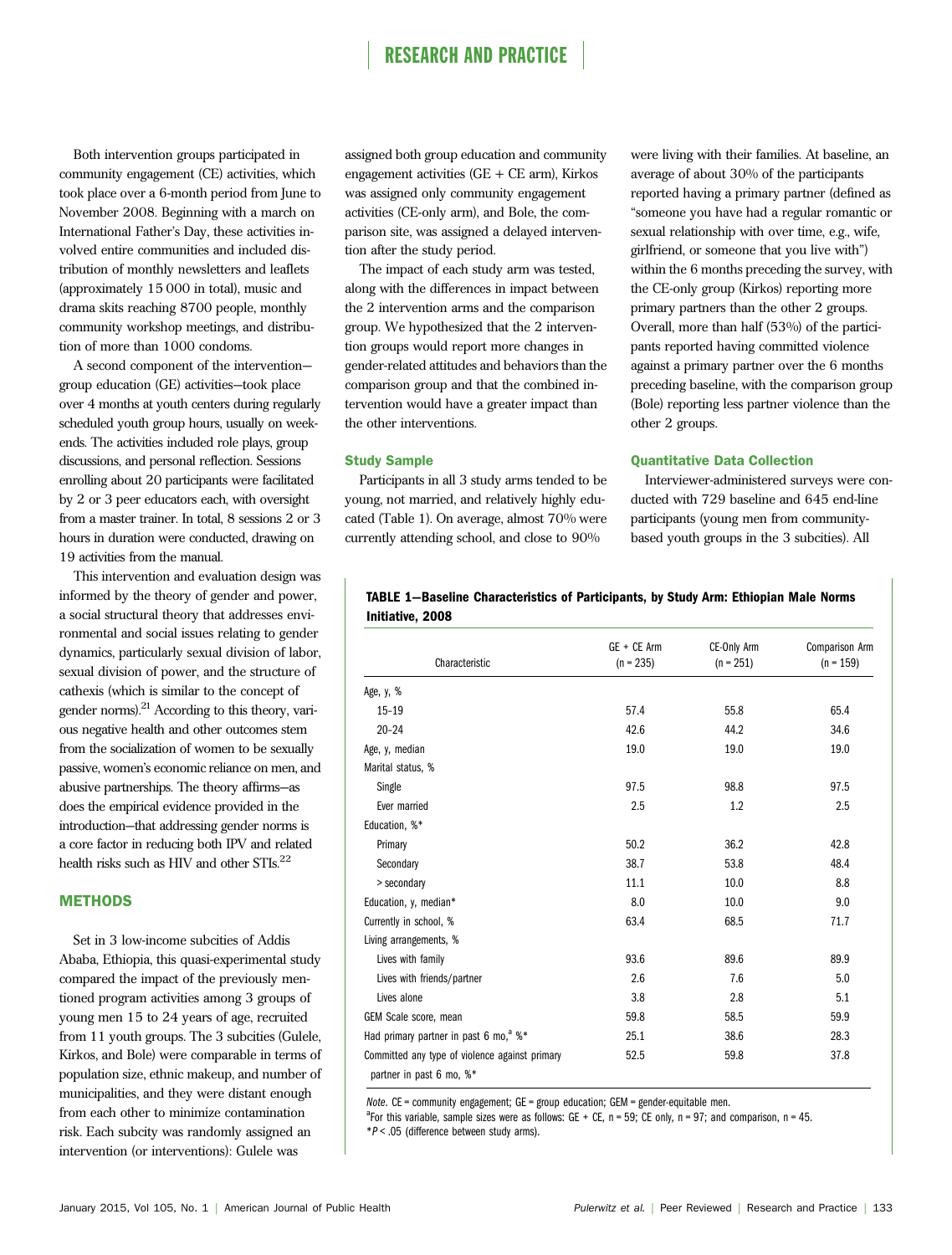members of the 11 groups were invited to participate at baseline and were followed up at end line; the overall response rate was 89%. Surveys were administered in May and June 2008, prior to any intervention activities (sample sizes were 244 in Gulele, 287 in Kirkos, and 198 in Bole), and 6 months later in December 2008 (with sample sizes of 235 in Gulele, 251 in Kirkos, and 159 in Bole).

### Key Measures

Reflecting the primary constructs of the theory of gender and power, indicators used to assess program impact included support for equitable (or inequitable) gender norms and gender-related behaviors (e.g., IPV, HIV risk behavior). Information was also collected about exposure to the intervention (e.g., number of activities attended). We examined 2 primary outcomes in our analysis: views toward gender norms, as measured with the Gender-Equitable Men (GEM) Scale, and IPV, measured according to physical or sexual violence committed during the preceding 6 months and any type of violence (physical, sexual, or psychological) committed during the preceding 6 months.

The GEM Scale was originally developed in response to the relative lack of tools to quantitatively measure changes resulting from gender-focused interventions<sup>23</sup>; it has since been applied in multiple cultural contexts. GEM Scale items address norms related to violence (e.g., "A woman should tolerate violence in order to keep her family together"), reproductive health and disease prevention (e.g., "Women who carry condoms on them are easy"), sexuality (e.g., "A woman who has sex before she marries does not deserve respect"), and household decision-making (e.g., "A woman should obey her husband in all things"). We used a 24-item version of the scale adapted for the Ethiopian context (Cronbach  $\alpha =$ 0.88).10 Each GEM Scale item includes 3 response categories: agree, partially agree, and do not agree. IPV measures were derived from the World Health Organization's Multi-Country Study on Women's Health and Domestic Violence Against Women.<sup>24</sup>

Our measure of physical or sexual violence included 7 items (e.g., slapping or hitting with hand or fist, choking, and forced sexual intercourse). In addition to these 7 items, our measure of any type of violence included 4 items focusing on psychological violence (e.g., belittling or humiliating one's partner in front of others, or purposefully scaring or intimidating her).

### Data Analysis

Our statistical analysis was limited to the 89% of young men who were surveyed at both time points (determined by individual identification numbers). Sensitivity analyses confirmed that there were no major sociodemographic differences between young men who were and were not followed up. The GEM Scale total score was created by summing scores from the 24 individual items; 1 point was given for the least gender-equitable responses, 2 points were given for moderately gender-equitable responses, and 3 points were given for the most gender-equitable responses.

Bivariate and multivariate logistic regression analyses modeled change in gender norms as a dichotomous variable to take into account linked baseline and end-line data. Participants were dichotomized into 2 groups according to whether the change in their GEM Scale score was (or was not) higher than the mean change. The models controlled for GEM Scale scores (continuous) at baseline as well as other participant characteristics. GEM Scale scores were also trichotomized (based on the range of scores) into low-, moderate-, and high-equity

categories to allow a visual depiction of shifts in responses (Figure 1). The McNemar tests (for paired data) was used to demonstrate changes in individual GEM Scale item scores.

We used generalized estimating equations in assessing changes in violence to take into account paired data and to adjust for intrarespondent clustering among young men with primary partners at both the baseline and end-line points. We conducted the  $\chi^2$  test to assess differences in cross-sectional subsamples of participants with primary partners 6 months prior to the survey (which varied between the baseline and end-line points). Multivariate analyses controlled for age, GEM Scale score, intervention group, and time and included a time by intervention group interaction term.

### RESULTS

Our description of our findings focuses on participants' attitudes toward gender norms and acts of IPV.

### Support for Gender Norms

At baseline, participants across all 3 arms expressed substantial support for a variety of inequitable norms. For example, most respondents (58%) agreed that a woman should tolerate violence to keep her family together.



Note. CE = community engagement; GE = group education; GEM = gender-equitable men.

FIGURE 1—Changes in GEM Scale score categories from baseline to end line in each study arm: Ethiopian Male Norms Initiative, 2008.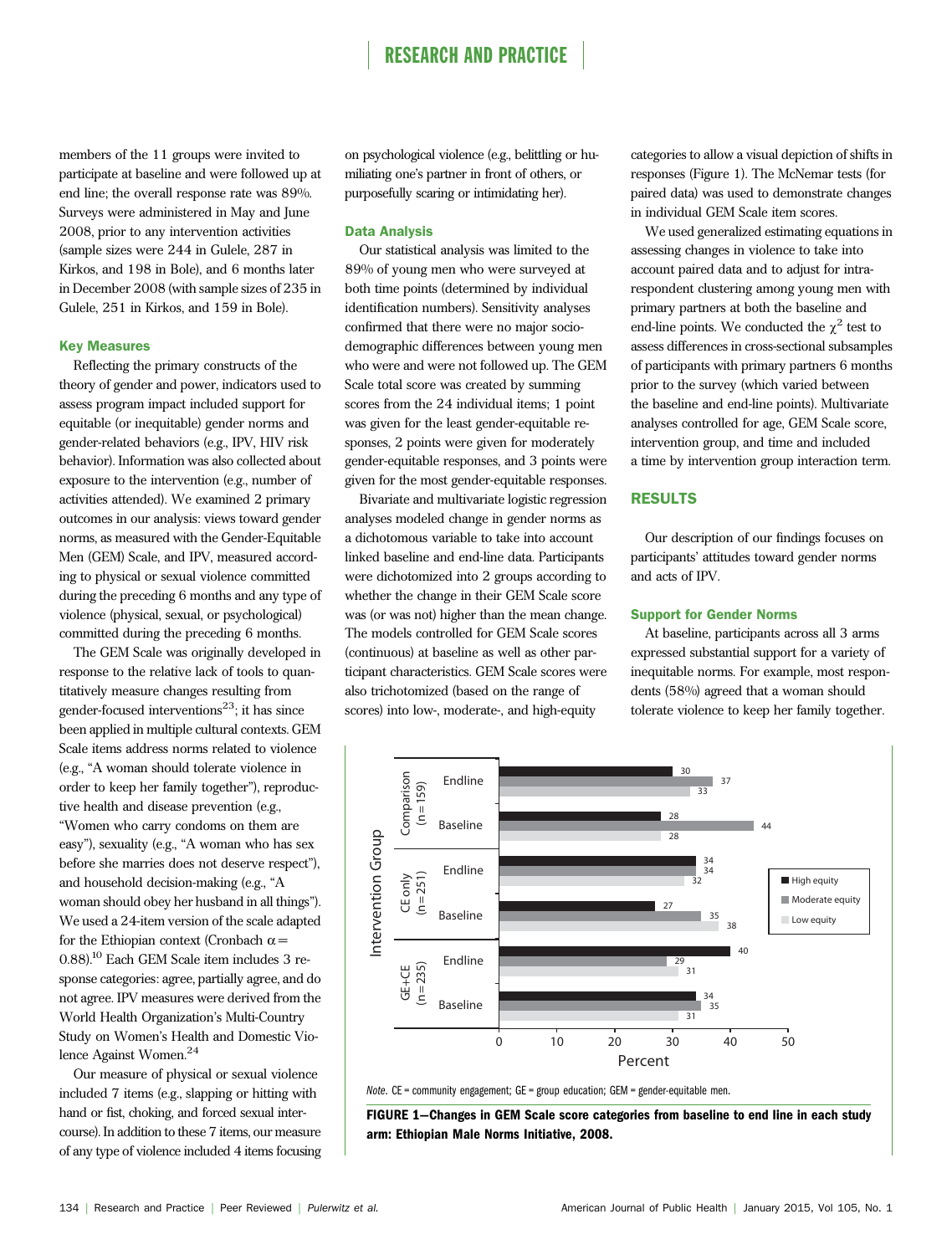There was also support for male dominance in daily and household decision-making (e.g., 50% of the participants agreed that a woman should obey her husband in all things). Support for male norms regarding risk behaviors associated with HIV and other STIs was common; for example, 35% of the participants agreed that a man needs other women even if things with his wife are fine. However, condom use was considered relatively acceptable, with only 12% of the participants agreeing that a man should be outraged if his wife asks him to use a condom.

Overall, when results for all 24 items were combined to determine the overall GEM Scale score, respondents in the intervention groups exhibited a positive, significant shift toward support for gender-equitable norms between the baseline and end-line points. In the bivariate analysis, increases in GEM Scale scores were more likely among participants in the 2 intervention groups  $(GE + CE$  and  $CE$  only) than among those in the comparison group. The multivariate logistic regression analysis showed that there was a significant difference between participants in the GE + CE and comparison groups, with increased scores twice as likely among intervention participants as comparison participants  $(P<.01)$ . About one third more young men in the CE-only group than in the comparison group showed score increases, although this comparison was not significant.

With respect to specific GEM Scale items, the  $GE + CE$  group exhibited a positive shift in  $7$ items, and the CE-only group exhibited a positive shift in 5 items; there were no positive shifts in the comparison group. These items addressed the entire range of domains covered by the GEM Scale, including partner violence, daily decision-making, condom use, and roles in sexual relationships. Scores on one item ("It disgusts me when I see a man acting like a woman") shifted in the negative direction in the 2 intervention groups.

When scores were grouped into low-, moderate-, and high-equity categories (Figure 1), shifts in responses among members of the 2 intervention groups between the baseline and end-line points tended to be from low or moderate equity to high equity. Conversely, in the comparison group, shifts tended to be from the moderate- to the low-equity category.



Note. CE = community engagement; GE = group education.

 $*P < .05$  (difference between baseline and end line within study arm).

FIGURE 2—Changes in physical or sexual partner violence committed in the preceding 6 months: Ethiopian Male Norms Initiative, 2008.

### Gender-Based Violence

At baseline, most participants with a primary partner over the preceding 6 months (62%) reported that they had ever been violent toward that partner (e.g., 28% had slapped their partner). Fifty-three percent reported some form of violence against their primary partner in the previous 6 months (24% had slapped their partner, 15% had pushed or shoved her or pulled her hair, and 29% had purposely scared or intimidated her).

By end line, the proportion of young men who reported violence toward a primary partner over the preceding 6 months had decreased significantly in both intervention groups, but there was no such change in the comparison group. In the  $GE + CE$  group, the percentage of young men who reported physical or sexual violence toward their partner decreased from  $36\%$  to  $16\%$  ( $P < .05$ ), and the percentage who reported any type of violence (physical, sexual, or psychological) decreased from 53% to 38% (Figure 2). Similarly, the percentage of young men in the CE-only group who reported physical or sexual violence decreased from 36% to 18%  $(P<.05)$ , and the percentage of who reported any type of violence decreased from  $60\%$  to  $37\%$   $(P<.05;$ Figure 3). There were no changes in the comparison group in reports of either of these types of behaviors.

In the multivariate analysis, the odds of violent behavior were reduced more in the intervention groups than in the comparison



Note.  $CE =$  community engagement;  $GE =$  group education.

 $*P < .05$  (difference between baseline and end line within study arm).

FIGURE 3—Changes in any type of intimate partner violence (physical, sexual, or psychological) committed in the preceding 6 months: Ethiopian Male Norms Initiative, 2008.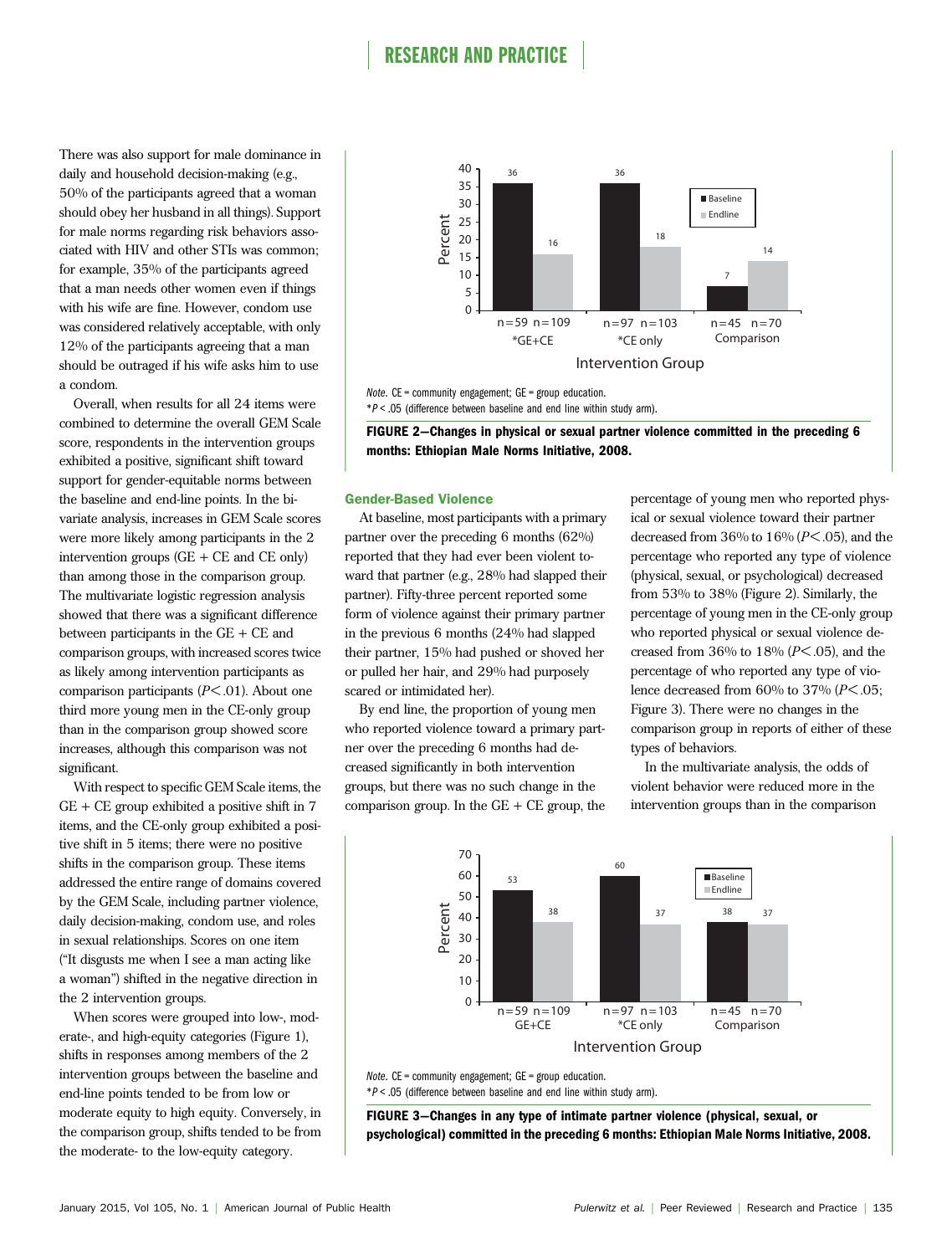group. Over time, young men in the CE-only group were 65% less likely than those in the comparison group to exhibit any type of violence toward their partner  $(P = .06)$ , and participants in the  $GE + CE$  group were  $55\%$  less likely to exhibit such behavior. Similar results were found for physical or sexual violence, with participants in both intervention groups being 60% less likely to be physically violent over time than participants in the comparison group. Furthermore, agreement with more equitable gender norms was associated with a trend toward a reduction in physical violence. Specifically, high-equity GEM Scale scores were associated with a 34% reduction in the odds of any type of violence  $(P = .08)$ .

### **DISCUSSION**

Our findings indicate that the Male Norms Initiative in Ethiopia successfully influenced participants' attitudes toward both gender norms and acts of IPV. At baseline, levels of IPV among the participating young men were high (consistent with data from a nationally representative survey in which most respondents justified partner violence under various circumstances<sup>8</sup>). Whereas participants in each of the intervention groups reported less violence over time, no similar positive change was observed in the comparison group. This finding is consistent with previous reviews of IPV prevention interventions in which it has been concluded that the most effective interventions include individual-level curricula, community-based activities, and, often, multiple components.17

In our multivariate IPV analyses, however, only the findings from the community engagement (CE-only) intervention remained marginally significant; these results were likely influenced by the relatively small proportion of young men with primary partners and related effects on our statistical power to detect change. Overall, our findings suggest that both interventions resulted in positive changes, offering the potential for pursuing more than 1 strategy, each with its related pros and cons; for example, group interventions can be resource intensive, whereas community-based activities can be quite diffuse.

Young men in the combined intervention  $group (GE + CE)$  but not the comparison or CE-only group reported more support for gender-equitable norms at the end-line point.

Evidence from evaluations in other contexts suggests that interactive group education is a key component of this type of intervention and may be necessary to sufficiently influence often deep-seated and complex gender-related norms (including those existing in Ethiopia).  $\rm^{11(p288)}$  Of note, whereas almost all GEM Scale item scores shifted in the more equitable direction, scores on the item focusing on men "acting like" women shifted in the negative direction; further research is needed to understand this result.

In addition to providing new information about successful IPV prevention strategies, our study makes an important contribution by addressing many of the evidence gaps identified in the literature to date. $16,17$  The study included a rigorous design with a comparison group, maintained a high follow-up rate, incorporated standardized and validated outcome measures, and examined more than one type of IPV. However, several limitations should also be highlighted. First, participants were selected from existing youth groups, so they may not have been representative of the general population of young people. Second, although the interventions were randomly assigned according to community, the 3 communities in which the interventions were implemented were not randomly selected (because such a random selection would not have been logistically feasible). As a result, even though similar communities were selected and participants had many comparable sociodemographic characteristics and comparable GEM Scale scores, rates of violence among individual participants differed somewhat at baseline.<sup>3</sup>

Third, there is always the risk of social desirability bias (or people's tendency to answer questions in a manner perceived to be favorable to others) when self-reported data are used, especially in the case of sensitive issues; however, our use of a comparison group and our inclusion of interviewers who were not involved with the intervention should have helped minimize this risk. Finally, it was not possible to conceal study group assignments from participants or study personnel, and thus performance bias cannot be ruled out.

Our results showed a strong connection between positive shifts in views toward gender norms and reductions in reported violence over time. The public health implications of GBV are far reaching, and our findings suggest

that confronting inequitable gender norms is an important element of IPV prevention strategies. Our study contributes to the evidence base regarding which intervention modalities can be most successful in preventing such violence.  $\blacksquare$ 

#### About the Authors

At the time of the study, Julie Pulerwitz and Lindsay Hughes were with the HIV/AIDS & TB Global Program, PATH, Washington, DC. Manisha Mehta was with Engender-Health, New York, NY. Aklilu Kidanu was with the Miz-Hasab Research Center, Addis Ababa, Ethiopia. Fabio Verani was with Promundo, Rio de Janeiro, Brazil. Samuel Tewolde was with Hiwot Ethiopia, Addis Ababa.

Correspondence should be sent to Julie Pulerwitz, ScD, HIV/AIDS Program, Population Council, 4301 Connecticut Ave, NW, Suite 280, Washington, DC 20008 (e-mail: [jpulerwitz@popcouncil.org](mailto:jpulerwitz@popcouncil.org)). Reprints can be ordered at http://www.ajph.org by clicking the "Reprints" link.

This article was accepted July 9, 2014.

#### **Contributors**

J. Pulerwitz designed the study and the data collection instruments, led the data interpretation, conceptualized and reviewed the original submission, and revised the article after review. L. Hughes was the lead technical writer and conducted the literature review. M. Mehta designed the intervention, provided technical assistance on the implementation of the intervention, and reviewed the article. A. Kidanu collected data in Ethiopia, conducted the data analysis, and reviewed the article. F. Verani provided technical assistance on the intervention design and reviewed the article. S. Tewolde led the implementation of the intervention in Ethiopia and reviewed the article.

### **Acknowledgments**

Financial support for this study was provided by the US Agency for International Development under the terms of cooperative agreement GPO-A-00-06-00008-00.

We thank the Male Norms Initiative project team at PATH, including Amy Gregowski and Monique Widyono. In addition, we thank Heather Bradley for data analysis support and Sherry Hutchinson of the Population Council for assistance with article formatting. Finally, we thank the President's Emergency Plan for AIDS Relief Gender Technical Working Group for technical input on this project.

Note. The opinions herein are those of the authors and do not necessarily reflect the views of the US Agency for International Development.

#### Human Participant Protection

The study protocol was approved by the PATH Research Ethics Committee and the Addis Ababa City Administration Health Bureau Ethical Review Committee. Written informed consent was obtained from each participant.

#### References

1. Garcia-Moreno C, Watts C. Violence against women: its importance for HIV/AIDS. AIDS. 2000;14(suppl 3): S253-S265.

2. Jewkes RK, Dunkle K, Nduna M, Shai N. Intimate partner violence, relationship power inequity, and